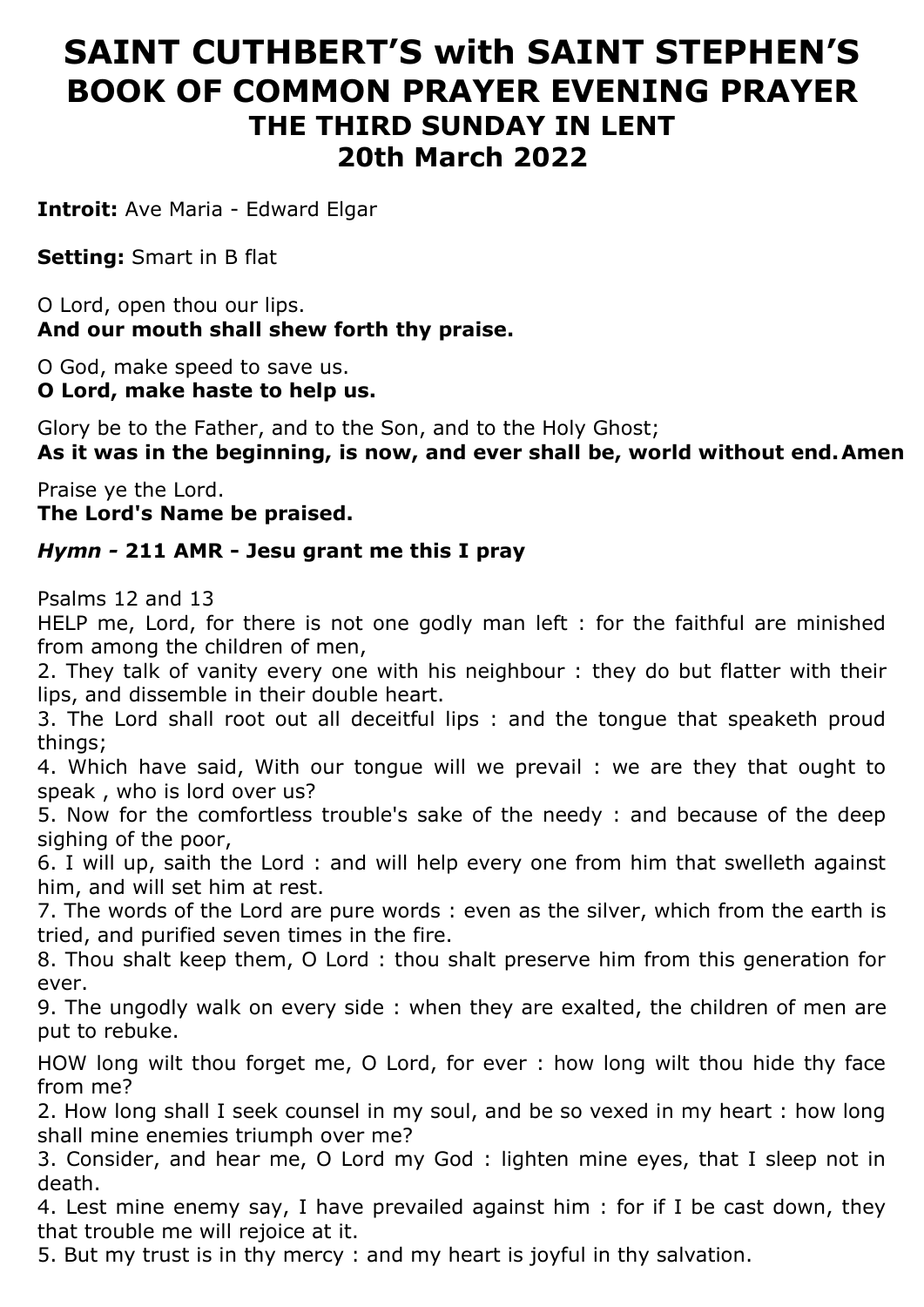6. I will sing of the Lord, because he hath dealt so lovingly with me : yea, I will praise the Name of the Lord most Highest.

Glory | be • to the | Father : and to the | Son and • to the | Ho-ly | Ghost ;

As it was in the beginning  $*$  is now and  $|e$ v-er  $|$  shall be: world without  $|end A-|$ - $|$  men

# **Old Testament lesson** *– Genesis 28:10-19a*

# *Magnificat*

My soul doth I magnify the I Lord : and my spirit hath relioiced in I God my I Saviour. For he I hath relgarded : the I lowliness I of his I handmaiden.

For be|hold from | henceforth : all gene|rations shall | call me | blessed.

For he that is mighty hath I magnified I me : and I holy I is his I name.

And his mercy is on | them that | fear him : through|out all | gene|rations.

He hath shewèd | strength with his | arm : he hath scattered the proud, in the imagi|nation | of their | hearts.

He hath put down the mighty I from their I seat : and hath exialted the I humble and | meek.

He hath fillèd the hungry with | good | things : and the rich he | hath sent | empty a|way.

He re|membering his | mercy : hath | holpen his | servant | Israel.

As he promised | to our | forefathers : Abraham | and his | seed for | ever.

Glory | be • to the | Father : and to the | Son and • to the | Ho-ly | Ghost ;

As it was in the beginning  $*$  is now and  $|e$ v-er  $|$  shall be: world without  $|end A-|$ - $|$  men

# **New Testament lesson** *– John 1:35-51*

## *Nunc dimittis*

Lord now lettest thou thy servant de|part in | peace: ac|cording | to thy | word.

For mine eyes have | seen thy sal|vation : which thou hast prepared before the | face of | all | people.

To be a light to | lighten the  $\vert$  Gentiles : and to be the  $\vert$  glory  $\bullet$  of thy  $\vert$  people  $\vert$ Israel.

Glory | be • to the | Father : and to the | Son and • to the | Ho-ly | Ghost ;

As it was in the beginning  $*$  is now and  $|e$ v-er  $|$  shall be: world without  $|e$ nd A- $|$ - $|$ men

*Then shall be said the Apostles' Creed, all standing.* **I BELIEVE in God the Father Almighty, Maker of heaven and earth: And in Jesus Christ his only Son our Lord, Who was conceived by the Holy Ghost, Born of the Virgin Mary, Suffered under Pontius Pilate, Was crucified, dead, and buried:**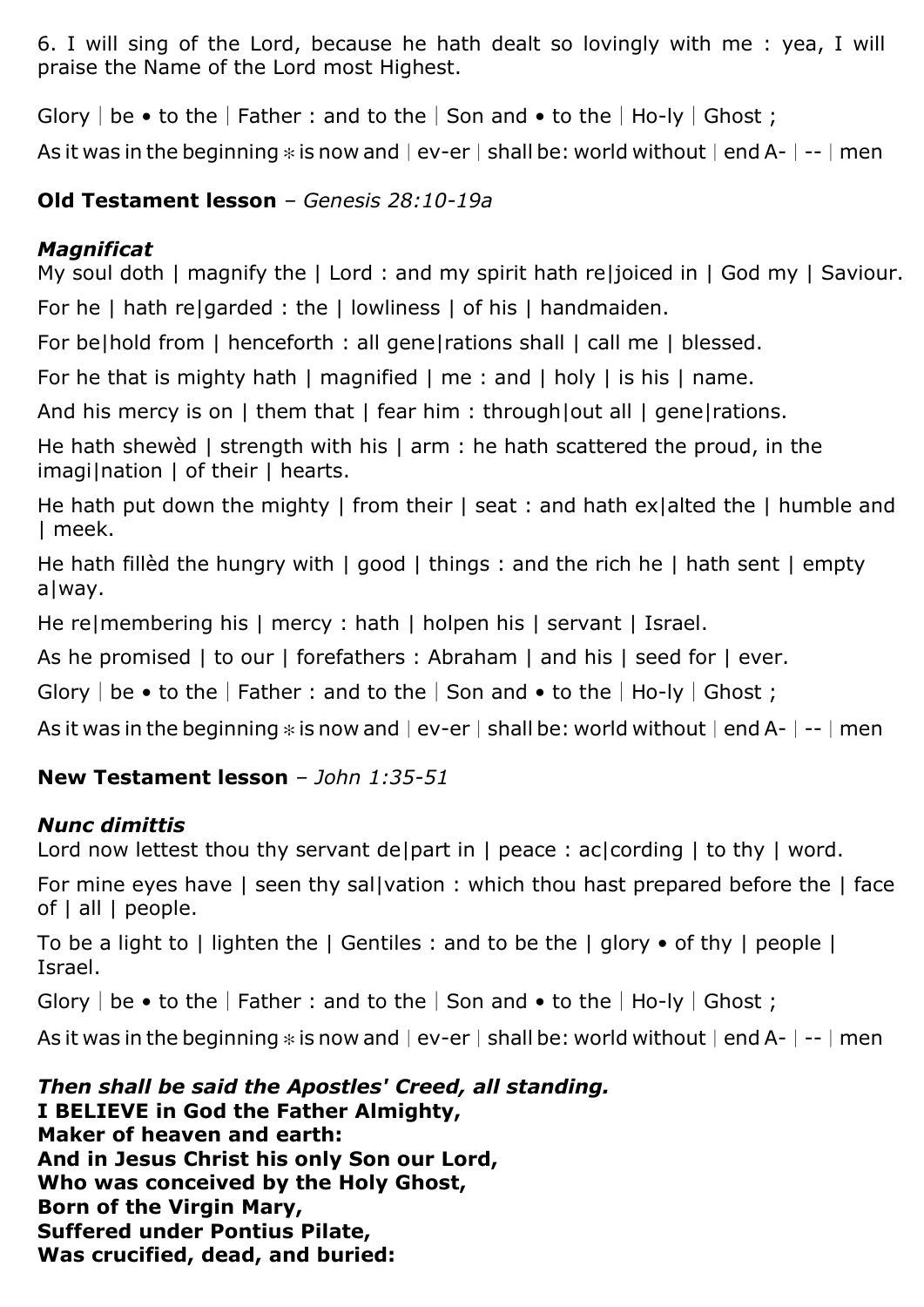**He descended into hell; The third day he rose again from the dead; He ascended into heaven, And sitteth on the right hand of God the Father Almighty; From thence he shall come to judge the quick and the dead. I believe in the Holy Ghost; The holy Catholick Church; The Communion of Saints; The Forgiveness of sins; The Resurrection of the body, And the Life everlasting. Amen.**

The Lord be with you. **And with thy spirit.** Let us pray. Lord, have mercy upon us. **Christ, have mercy upon us.** Lord, have mercy upon us.

*All the people shall say the Lord's Prayer.* **OUR Father, which art in heaven, Hallowed be thy Name, Thy kingdom come, Thy will be done, in earth as it is in heaven. Give us this day our daily bread; And forgive us our trespasses, As we forgive them that trespass against us; And lead us not into temptation, But deliver us from evil. Amen.**

O Lord, shew thy mercy upon us. **And grant us thy salvation.**

O Lord, save the Queen. **And mercifully hear us when we call upon thee.**

Endue thy Ministers with righteousness. **And make thy chosen people joyful.**

O Lord, save thy people. **And bless thine inheritance.**

Give peace in our time, O Lord. **Because there is none other that fighteth for us, but only thou, O God.**

O God, make clean our hearts within us. **And take not thy Holy Spirit from us.**